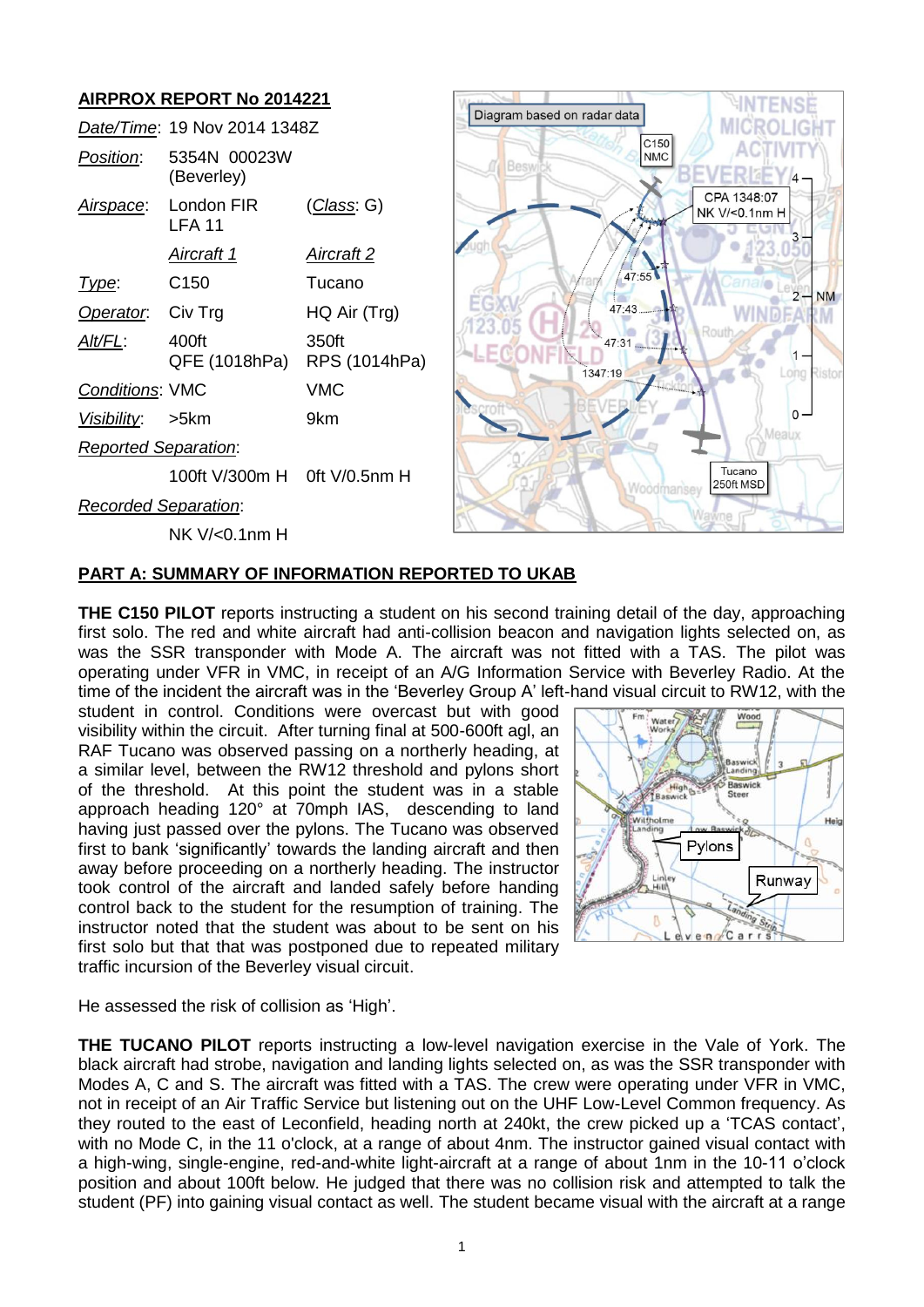of about 0.5-1nm in the 9-10 o'clock. The instructor assessed that a turn to the right would result in them losing visual with the aircraft below the wing and, because their flight-path ahead was clear, he elected to remain wings level. He stated that he was aware that the plan took them close to the landing strip and had briefed its location and the need to look out for potential traffic.

He assessed the risk of collision as 'Low'.

## **Factual Background**

The weather at Humberside was recorded as follows:

METAR EGNJ 191350Z 12005KT 9999 FEW010 SCT020 12/09 Q1021

## **Analysis and Investigation**

## **UKAB Secretariat**

The C150 and Tucano pilots shared an equal responsibility for collision avoidance and not to fly into such proximity as to create a danger of collision<sup>1</sup>. The Tucano pilot was required to remain clear of the pattern of traffic formed by aircraft intending to land at Beverley<sup>2</sup>. The CPA diagram on page 1 uses the 1:250,000 scale Topographical Air Chart as the background image. The relevant extract from the map available to the Tucano crew is shown below:



The dashed circle to the southwest of Beverley is a 2nm radius military-only avoid to 2000ft for SAR operations at Leconfield, and does not appear on CAA VFR charts.

The Tucanos in this Airprox and Airprox 2014220 were initially a formation pair, but had split to fly individual low-level routes at 30min spacing.

NATS Ltd area radar recordings were used to calculate the CPA.

## **Comments**

 $\overline{\phantom{a}}$ 

## **HQ Air Command**

This incident occurred in the congested airspace to the north of the Humber and only 30 minutes after a comparable incident detailed at Airprox Report No 2014220. Although comment may be made regarding the choice of navigation features in close proximity to a light-aircraft site, and the subsequent distraction from lookout that this may cause, the Tucano crew chose this route to

<sup>1</sup> Rules of the Air 2007 (as amended), Rule 8 (Avoiding aerial collisions).

 $^2$  ibid., Rule 12(Flight in the vicinity of an aerodrome) as reflected in Military Flying Regulations.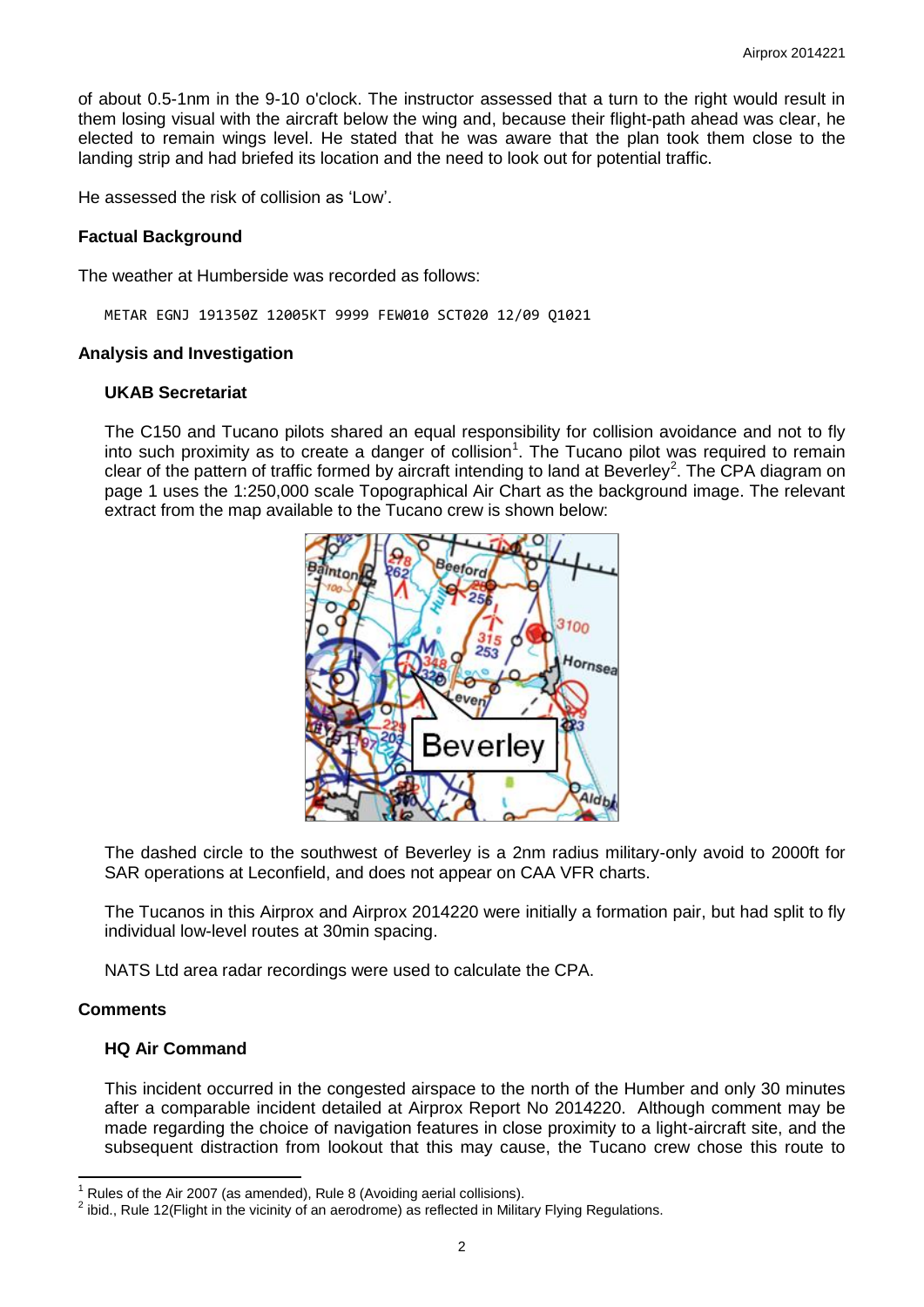remain clear of mandatory avoids and NOTAM warnings nearby. The location of the airstrip was specifically briefed, supplemented by the requirement to concentrate lookout as they approached this area. In addition to the increased vigilance demonstrated by the crew as they approached the Beverley area, the crew also received TAS-cueing allowing them to become visual with the conflicting aircraft as they approached the landing strip. The Tucano crew assessed that there was no risk of collision and opted not to take avoiding action because a manoeuvre would have resulted in a loss of visual contact.

Guidance in the UK Military Low Flying Handbook (UKMLFHB) states that aircrew flying in the vicinity of light-aircraft sites should be aware that traffic may be encountered and that higher levels of activity are indicated by a letter 'A' on the low flying charts (LFC). It is worthy of note that, at the time of the incident, the Beverley/Linley Hill site was not identified as a site with high levels of activity. Recent updates to the UKMLFHB and LFC have annotated Beverley/Linley Hill as a site of increased activity providing amplificatory detail in the narrative for Low Flying Area 11.

Given that this incident occurred in close proximity to a similar event experienced by the paired aircraft in this formation, there may have been an opportunity for information regarding the activity at the Beverley site to have been passed to the trail aircraft. This information could have resulted in formulation of an alternative plan or increased vigilance from the trailing crew.

# **Beverley Airfield Manager and ATO Accountable Manager**

The proximity of transiting military aircraft to the microlight visual circuit is of particular concern. Microlights operate at 700ft within the GA circuit at 1000ft, as illustrated below:



GA Circuit [1000'] indicated in Black / Microlight Circuit [700'] indicated in Red

Had microlight traffic been active at the time of this incident, or during another incident reported earlier on the same day [Airprox 2014220], the risk of collision would have been very significant. Military traffic transiting through the Beverley visual circuit constitutes a serious safety hazard to an airfield with a high level of training and general aviation activity, as evidenced by Airprox 2014105 which occurred on  $8<sup>th</sup>$  July 2014.

It should not be the responsibility of established aviation training centres to 'protect' themselves from military incursions. Rather, such military traffic should heed the published information at their disposal and route clear. When over-flight at low-level is operationally necessary, as opposed to being simply expedient, then a call on the Beverley A/G frequency, currently 123.05MHz, may be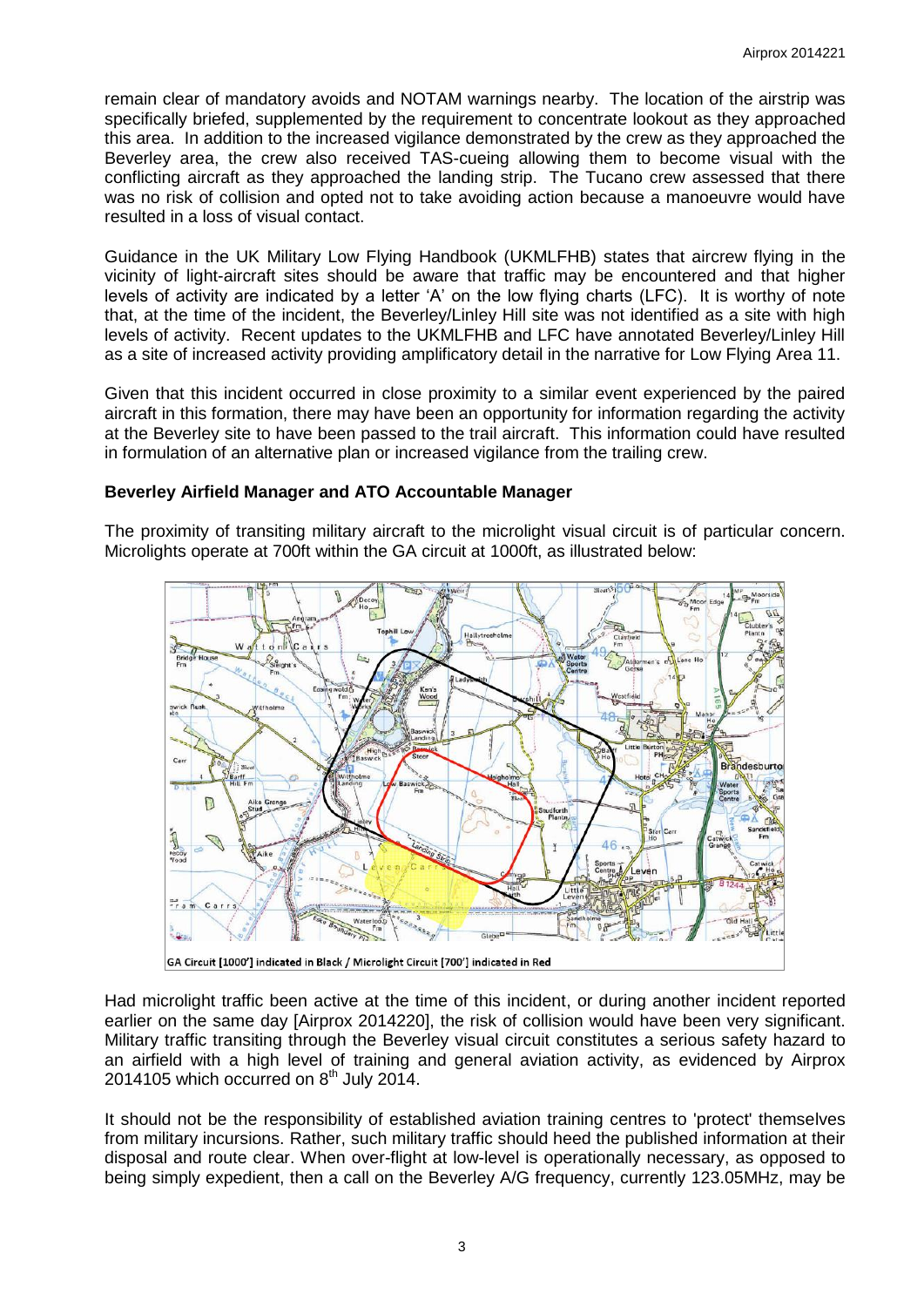made, whereupon current A/G information will be given. This is routinely done by SAR Operations at Leconfield and others transiting in the vicinity.

#### **Summary**

An Airprox was reported when a C150 and a Tucano flew into proximity at 1348 on Wednesday 19<sup>th</sup> November 2014. Both pilots were operating under VFR in VMC, the C150 pilot in receipt of an A/G Service from Beverley and the Tucano pilot not in receipt of an Air Traffic Service.

#### **PART B: SUMMARY OF THE BOARD'S DISCUSSIONS**

Information available consisted of reports from the pilots of both aircraft, radar photographs/video recordings and reports from the appropriate operating authorities.

The Board noted that this was one of 2 similar Airprox (the other being 2014220), which occurred in the same place on the same day and to which many of the same observations applied. The Board noted that the C150 pilot was in the visual circuit, conducting an instructional sortie, and had turned onto final when he saw a Tucano pass between himself and the runway threshold. The Tucano crew had received TAS Traffic Information on the C150 at a reported range of 4nm, and the instructor achieved visual acquisition at a reported range of 1nm in the left 10-11 o'clock. Board members were unable to reconcile the reported separation range of ~0.5nm with the radar replay CPA of <0.1nm. Members were briefed on the 'see-and-avoid' responsibility of military aircraft pilots at low-level in order to avoid traffic at small airfields, but it was pointed out that the requirement for an airfield's visual circuit was not simply to 'see-and-avoid' but rather to 'keep clear', as set out in MAA RA2307 (1) (Rules of the Air) which states at paragraph 15 (Flight in the Vicinity of an Aerodrome.):

'An aircraft, while flying in the vicinity of what the Aircraft Commander knows, or ought reasonably to know, to be an aerodrome or whilst moving on an aerodrome, **should**, unless otherwise authorized by an ATC unit, be flown such that it will:

a. Conform to the pattern of traffic formed by other aircraft intending to land at that aerodrome, or keep clear of the airspace in which the pattern is formed.

b. …

Due to the high energy states of low flying aircraft in the UK Military Low Flying System, it might not be possible to avoid every minor aerodrome, helicopter landing site and microlight site en-route. The UK Military Low Flying Handbook states those sites that have mandatory avoids, and the avoidance criteria for each site, and Aircraft Commanders **should** observe these stated avoids by the stipulated distances and heights. Nevertheless, Aircraft Commanders **should** also endeavour to plan to avoid other unstated minor sites where possible.'

Members agreed that it had been entirely possible for the Tucano pilot to have avoided the airfield entirely, that he had a responsibility to remain clear of the pattern formed by traffic in the visual circuit, and that he had sufficient situational awareness to do so. Additionally, members wondered whether the first Tucano pilot (Airprox 2014220) could have relayed information concerning activity at Beverley. Similar to the assessment in Airprox 2014220, members agreed that the cause of the Airprox was that the Tucano pilot had flown through the approach path at Beverley airfield and into conflict with the C150. Members were content that he had seen the C150 at sufficient range to take collision avoiding action if necessary but, with a separation of <0.1nm, the considered that safety margins had been much reduced below normal. Members also observed that an aircraft at highspeed and low-level, passing between an aircraft on final approach and the landing runway would be a cause for concern for safety anyway, especially should a trainee pilot be in the aircraft on approach.

In both Airprox 2014220 and 2014221, the Board discussed at length the reported level of activity at Beverley airfield, and the means by which that information could be distributed to the wider aviation community, including military operators. It was established that chart information would be the primary means of indicating activity, and that the CAA VFR chart did so with a note of 'Intense